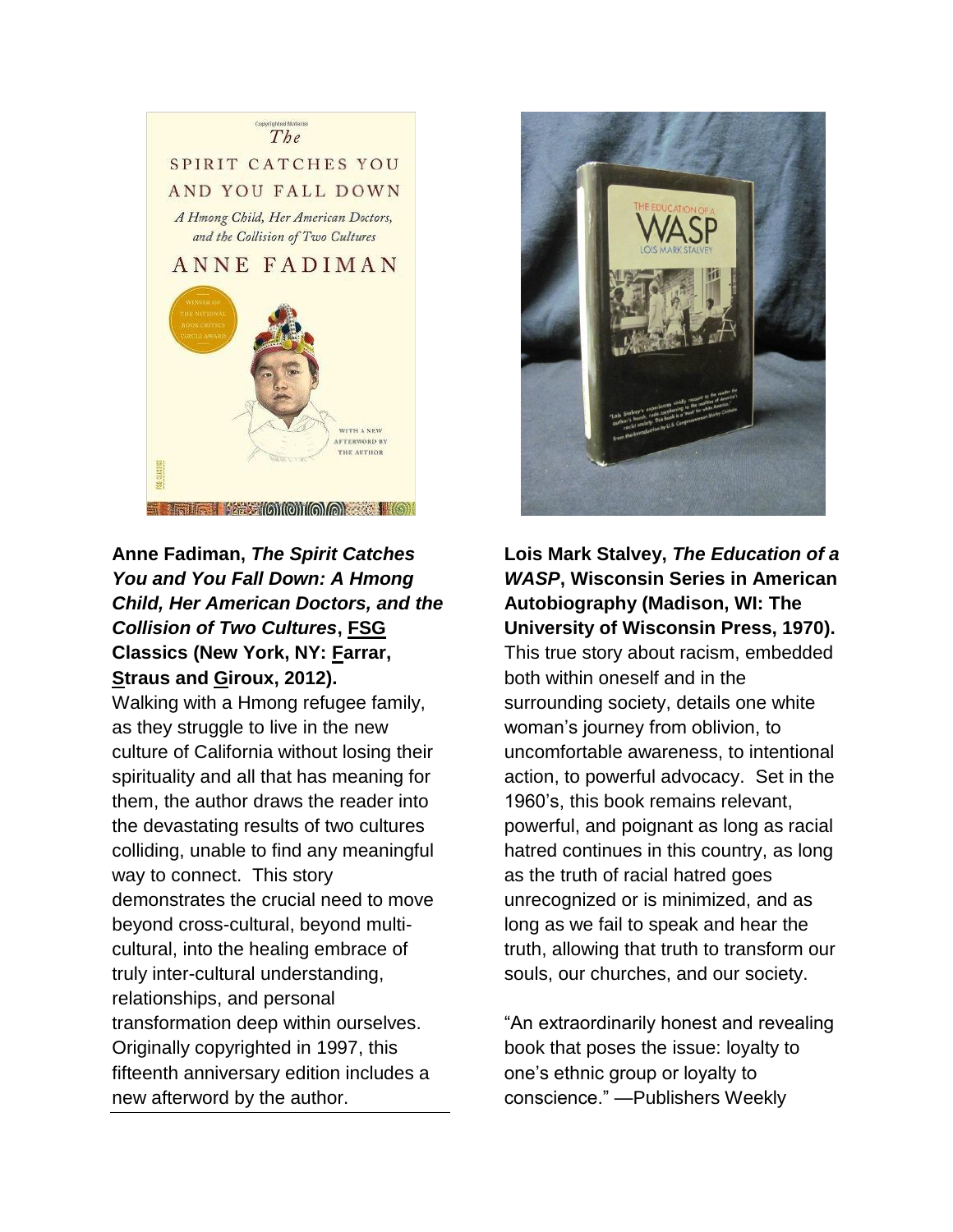

# THANDEKA

## **Thandeka,** *Learning to be White: Money, Race, and God in America* **(New York, NY: The Continuum Publishing Co., 1999).**

Going beyond the devastating impact of racism on "persons of color," Thandeka explores the formation of "white" identity, exposing the destructive power of racism in the lives of white people. Historical, theological, and economic contexts provide the ground for the roots of racism in the Euro-American child, resulting in internalized shame, denial of real feelings, and loss of an integrated sense of being a whole person. As all human beings come to understand themselves as "people of color," the healing of broken humanity takes on new possibilities.



#### **Nibs Stroupe and Caroline Leach,** *O Lord, Hold Our Hands: How a Church Thrives in a Multicultural World*  **(Louisville, KY: Westminster John Knox, 2002).**

This is the story of Oakhurst Presbyterian Church and its journey from being all white to being multicultural. The church is a nationally recognized leader in this area, and it has been involved in this journey for 50 years. Here you will find great inspiration and deep and continuing struggles, as well as guides on navigating through the powerful vortex of the system of race.

"The Story of Oakhurst Presbyterian Church cannot be repeated elsewhere, but it can inform and energize others to face the same question about the same dilemma with the same evangelical innocence and courage: 'God is breaking down these dividing walls!'" —*Walter Brueggemann*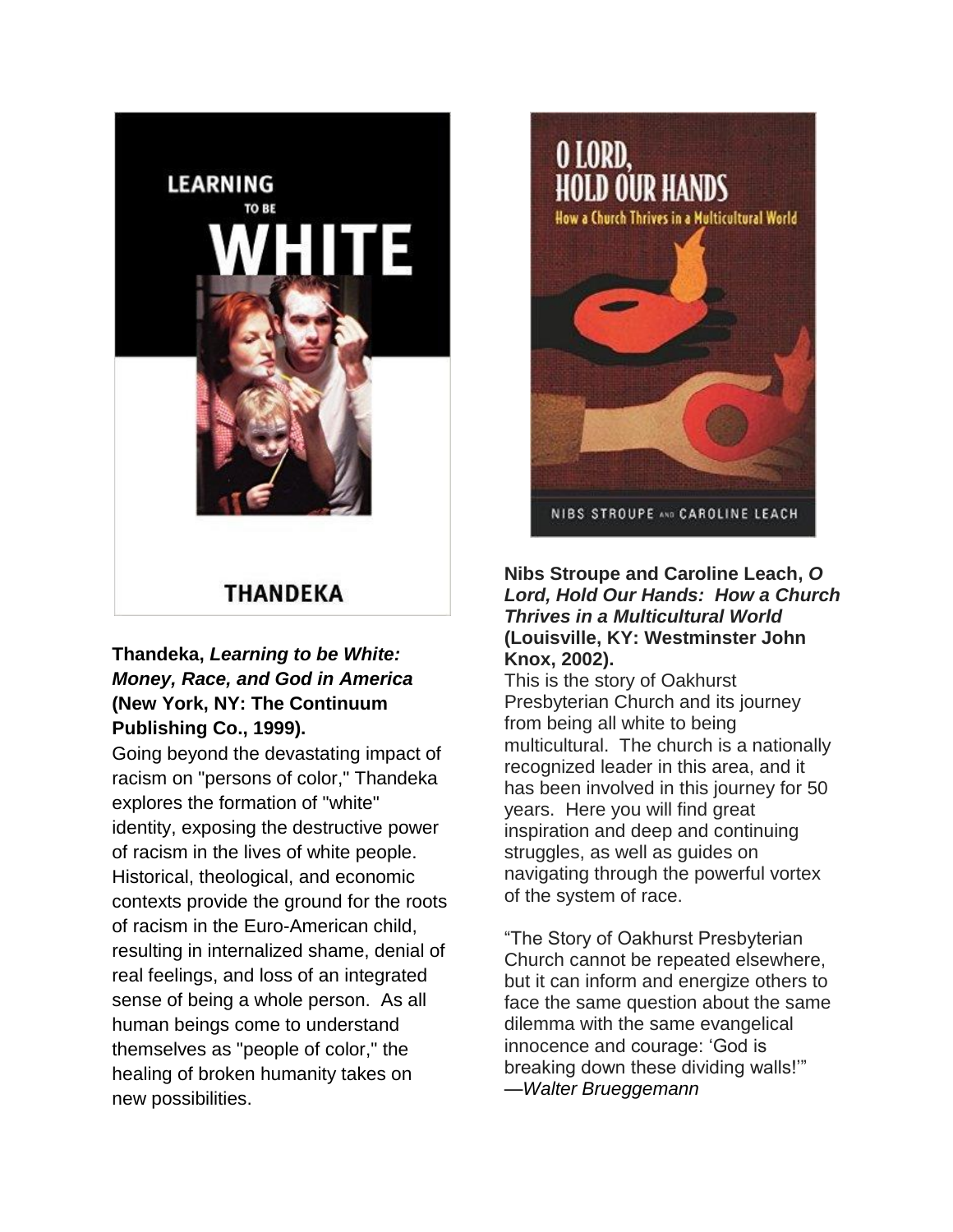

#### **Michelle Alexander,** *The New Jim Crow: Mass Incarceration in an Age of Colorblindness* **(New York, NY: The New Press, 2012).**

This is a foundational book for understanding the powerful hold that race continues to have in our culture. It will make clear that the killings in Ferguson, Baltimore, New York, Charleston, and many other places are not a sad aberration but rather part and parcel of the American story. It is a call to action to deal with one of the most intractable problems of our time.

"A call to action for everyone concerned with racial justice and an important tool for anyone concerned with understanding and dismantling this oppressive system." —*Sojourners*



## **Ta-Nehisi Coates,** *Between the World and Me* **(New York, NY: Spiegel & Grau, 2015).**

This just-released book is a stunning meditation on what it means to be black in America in light of the terrible swift sword of racism that has been revealed in the last 18 months. It takes the form of a letter from the author to his 14-yearold son, inspired by James Baldwin's *The Fire Next Time*. The author is a national correspondent at Atlantic Magazine.

"The language of *Between the World and Me,* like Coates's journey, is visceral, eloquent, and beautifully redemptive. And its examination of the hazards and hopes of black male life is as profound as it is revelatory." —*Toni Morrison*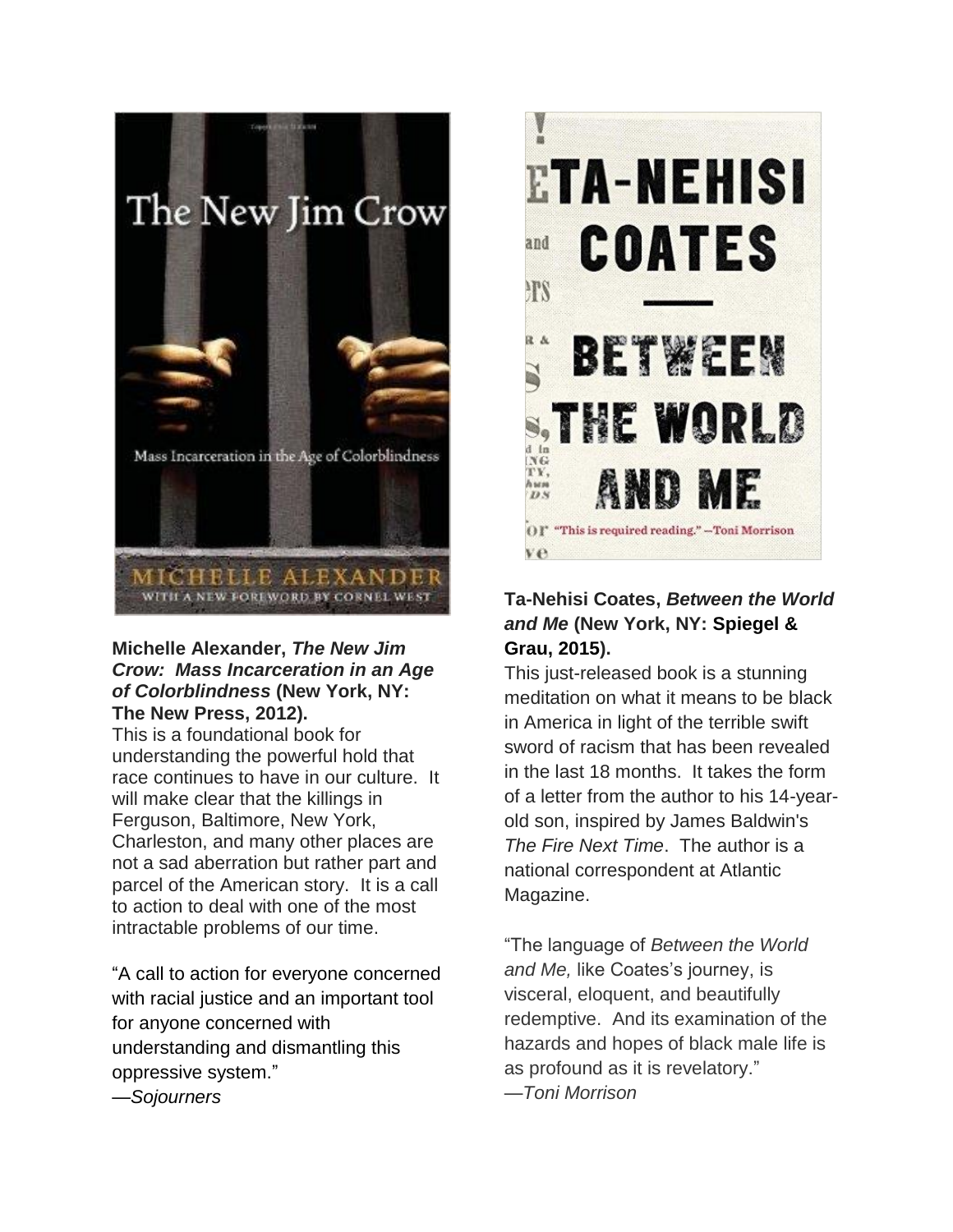

## **Desmond Tutu,** *No Future Without Forgiveness* **(New York, NY: Image, 2000).**

Telling the story of South Africa's *Truth and Reconciliation Commission* (TRC), its Chairperson, Desmond Tutu, reflects on what he has learned from the painful process of healing a nation that is navigating between the Scylla of punishing the evil doers and the Charybdis of forgetting the past. TRC attempts at what Tutu calls a "third way" that leads to a new world of honesty and compassion.

"The Truth and Reconciliation Commission of South Africa has put the spotlight on all of us... In its hearings Desmond Tutu has conveyed our common pain and sorrow, our hope and confidence in the future." --*Nelson Mandela*

**REVISED & UPDATED**  $\sqrt{2}$ across the lines Changing Race Relations Through Friendship "A thoughtful look at the importance of interracial relationships and the possibilities they offer all of us." -Ellis Cose, author, columnist and

> contributing editor, Newsweek Deborah L. Plummer

## **Deborah L. Plummer,** *Racing Across The Lines: Changing Race Relations Through Friendship***, Revised Edition (Cleveland, OH: the Pilgrim Press, 2009 [2004]).**

This not-too-long, very readable book has thought questions at the end of each chapter that make it appropriate for both small groups and individual reading. Using running as both theme and metaphor throughout the book, she makes a strong argument for improving race relations through cross-racial friendship. Speaking as an African-American woman, she acknowledges that it can be difficult for individuals from minority groups to cross racial boundaries, but suggests that their efforts can be particularly effective as she challenges us all to "race across the lines."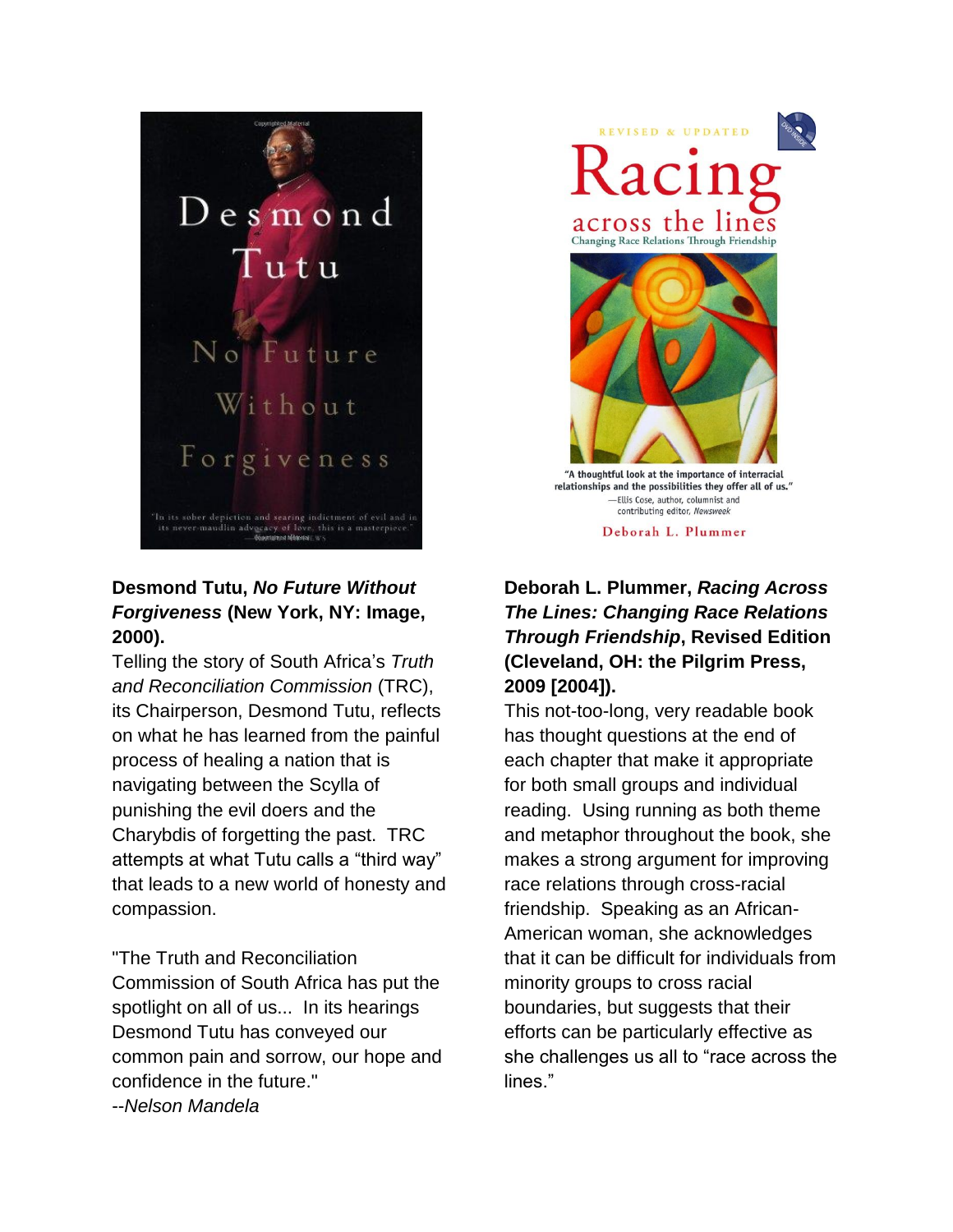

An Asian-American **Theological Perspective** 



# KENNETH LEEC R A C

## **ANDREW SUNG PARK**

## **Andrew Sung Park,** *Racial Conflict & Healing: An Asian-American Theological Perspective* **(Orbis).**

An intellectual and theological approach to the issue of racial conflict – including discrimination between minority communities – with a "theology of seeing" that aims to heal the ruptures of racism, this book reveals that racialized discrimination and oppression can be seen in every ethnic minority living in contemporary America and seeks "a theological model that will help transform a society of oppression, injustice, and violence into a community of equity, fairness, and mutual consideration."

## **Kenneth Leech,** *Race* **(New York, NY: Church Publishing, INC, 2005).**

Defining the idea of "race" as humanity's most dangerous myth and the reality of racism as its most dangerous monster, this book deals historically, sociologically, and theologically with the problem of racism, especially in the context of the Great Britain. This book makes clear that the reality of racism, by definition, is institutional, that personal change is not enough to combat racism, and that the Church is by its nature a non-racist community.

"And finally, and perhaps most important, Leech draws on Christian convictions to challenge Christians, not only how to think differently about race but hopefully how to practice our faith in a manner that we may be an alternative for the world."

—*Stanley Hauerwas*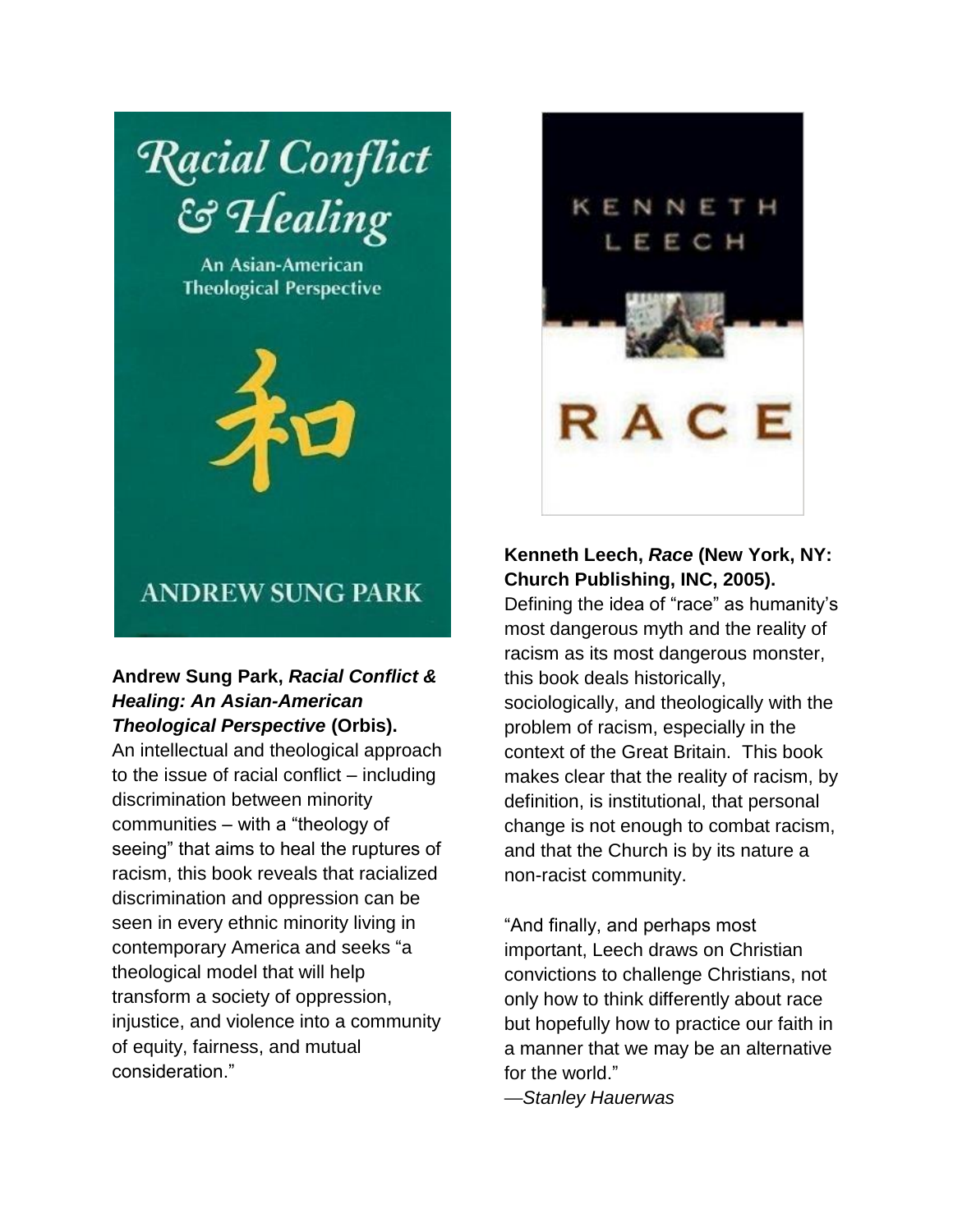

## **Eric H. F. Law,** *Inclusion: Making Room for Grace* **(St. Louis, MO: Chalice Press, 2000).**

Focusing on creating "grace margin" between safe zone and fear zone in our midst, this book promotes a paradigm change for our living together with differences, moving beyond segregation, mono-culture, homogeneity, hostility, closed circle, ethno-centrism toward integration, multiculture, diversity, hospitality, open circle, ethno-relativism.

"There is much here that should be put into practice at once in congregations, and it is supported with a remarkable accessible biblical and theological framework-material that might be put to excellent use in adult education programs."

—*David Esterline*



## **Letty M. Russell,** *Just Hospitality: God's Welcome in a World of Difference* **(Louisville, KY: Westminster John Knox, 2009).**

Drawing on feminist and postcolonial studies, this book makes an analysis of the power dynamics based on differences and draws out a process of "just hospitality"-"the practice of God's welcome by reaching out across difference to participate in God's actions bringing justice and healing in our world of crisis and fear of the ones we call 'other.'"

"*Just Hospitality* is vintage Letty, an amazing gift summarizing a life of learning and practice. Combining up-todate scholarship and moving personal stories, this book helps us rethink what it means to be Christian today. From now on, we cannot think of the nature of the church without remembering *Just Hospitality*." —*Kwok Pui-lan*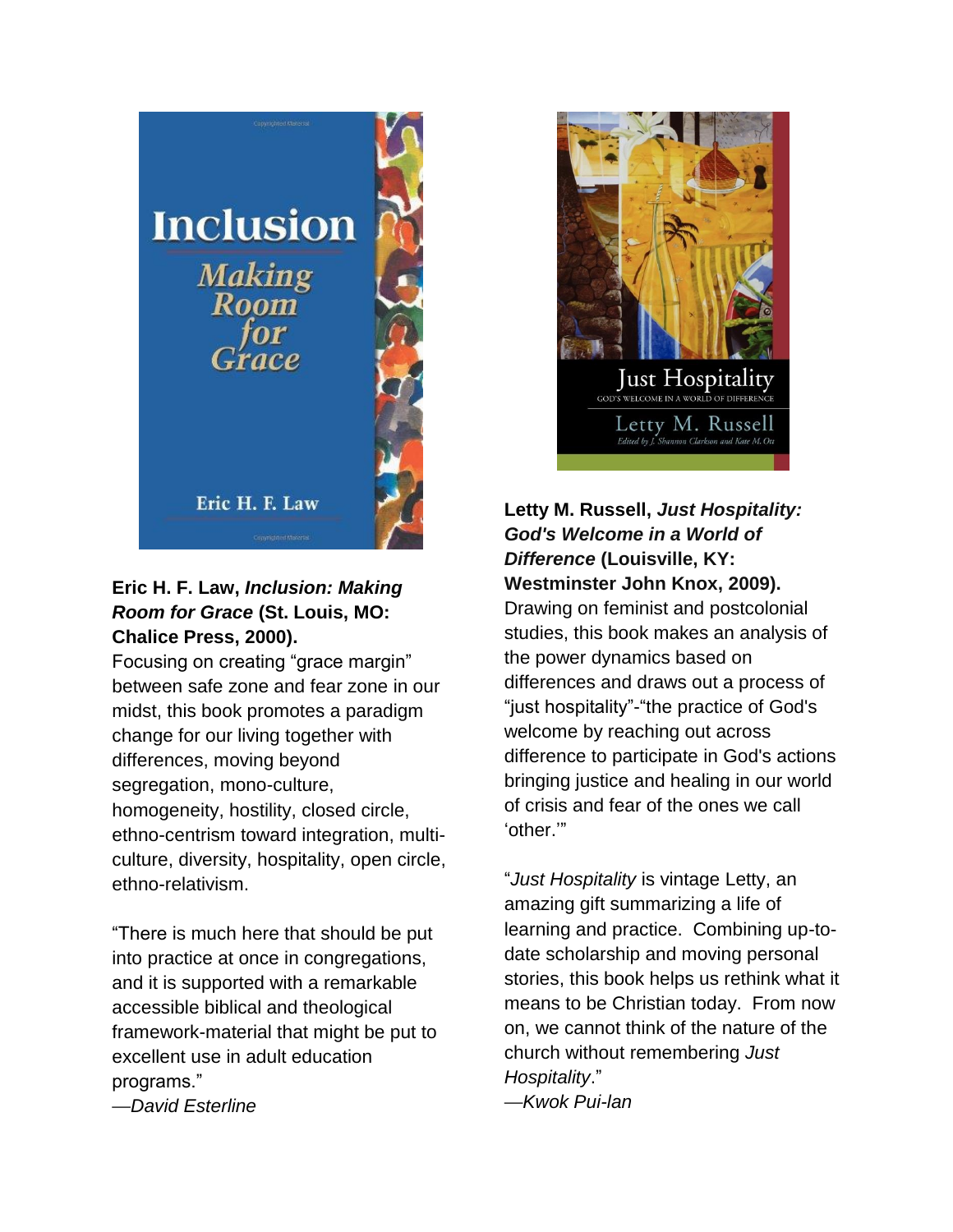

AND FINDING MYSELF IN THE STORY OF

## **Debbie Irving,** *Waking Up White*  **(Cambridge, MA: Elephant Room Press, 2014)**

For twenty-five years, Debby Irving sensed inexplicable racial tensions in her personal and professional relationships. In 2009, one "aha!" moment launched an adventure of discovery and insight that drastically shifted her worldview and upended her life plan. In Waking Up White, Irving tells her often cringe-worthy story with such openness that readers will turn every page rooting for her-and ultimately for all of us.

*"Waking Up White* is engaging, challenging, and action-oriented! It's a must read for anyone exploring issues of racism, power, privilege, and leadership."

—*Eddie Moore Jr.*



## **Jorge Lockward & Christopher Heckert, Ed.,** *For Everyone Born: Global Songs for an Emerging Church* **(General Board of Global Ministries [United Methodist] , GBGMusik, 2008)**

This songbook features twenty-three songs from eighteen countries or people groups, meant to be useful for a variety of worship settings, instrumental ensembles, and skill levels. The editors, Jorge Lockward and the Rev. Christopher Heckert, staff of the General Board of Global Ministries, chose the songs for their accessibility, immediacy, and capacity to cross-over between cultures and settings. Over half of the songs were recorded in the country of the song's origin. Each song contains notes on the context, the song, and the prayer. There are inspiring and creative tips for worship and performance, including advice on how to include children in the music.